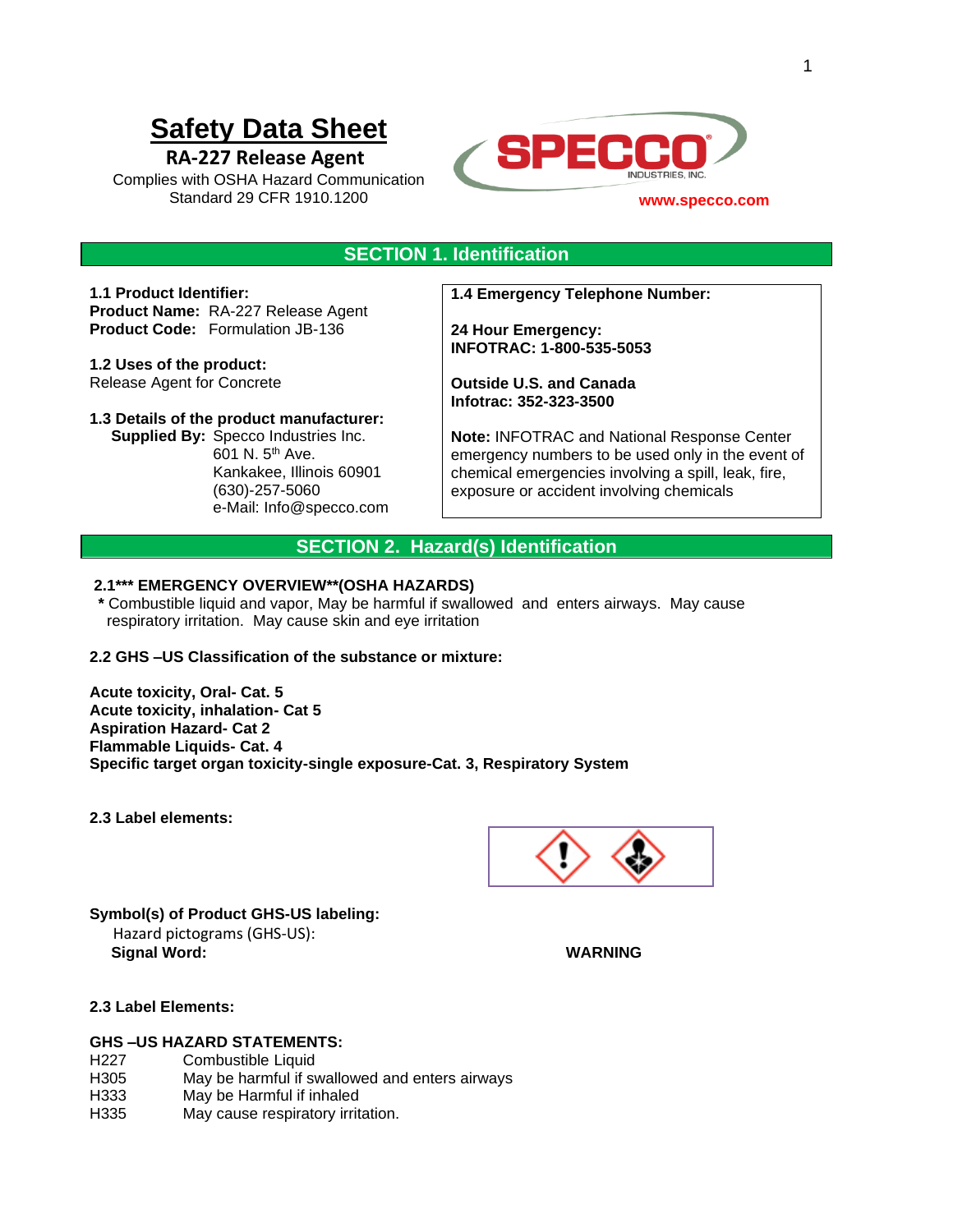# **GHS –US PRECAUTIONARY STATEMENTS**

| <b>Prevention:</b> |  |
|--------------------|--|

| P <sub>202</sub><br>P210<br>P261<br>P264 | Do not handle until all safety precautions have been read and understood.<br>Keep away from heat, hot surfaces, sparks, open flames, and other ignition<br>Avoid breathing fume/gas/mist/vapors/spray.<br>Wash thoroughly after handling. |
|------------------------------------------|-------------------------------------------------------------------------------------------------------------------------------------------------------------------------------------------------------------------------------------------|
| P280                                     | Wear protective gloves/protective clothing/eye protection/face protection.                                                                                                                                                                |
| P270                                     | Do not eat, drink or smoke when using this product.                                                                                                                                                                                       |
| P271                                     | Use only outdoors or in well-ventilated areas.                                                                                                                                                                                            |
| P280                                     | Wear protective gloves/protective clothing/eye protection/face protection                                                                                                                                                                 |
| <b>Response:</b>                         |                                                                                                                                                                                                                                           |
| P301+P310+P331                           | IF SWALLOWED, immediately call a POISON CENTER/doctor/physician. Do<br>NOT induce vomiting.                                                                                                                                               |
| P304 + P340+P312                         | IF INHALED: Remove person to fresh air and keep comfortable for breathing.<br>Call a POISON CENTER/doctor/physician if you feel unwell                                                                                                    |
| $P305 + P351 + P338$                     | IF IN EYES: Rinse cautiously with water for several minutes.<br>Remove contact lenses if present and easy to do. Continue rinsing.                                                                                                        |
| P314                                     | Get medical attention/advice if you feel unwell.                                                                                                                                                                                          |
| P331                                     | Do NOT induce vomiting                                                                                                                                                                                                                    |
| P332 + P313                              | If skin irritation occurs: get medical advice/attention.                                                                                                                                                                                  |
| $P337 + P313$                            | If eye irritation occurs: get medical advice/attention.                                                                                                                                                                                   |
| $P362 + P364$                            | Take off contaminated clothing and wash it before reuse.                                                                                                                                                                                  |
| P370 + P378                              | In case of fire: Use appropriate method to extinguish.                                                                                                                                                                                    |
| Storage:                                 |                                                                                                                                                                                                                                           |
| $P403 + P233$                            | Store in a well ventilated place. Keep containers tightly closed.                                                                                                                                                                         |
| Disposal:                                |                                                                                                                                                                                                                                           |
| P <sub>501</sub>                         | Dispose of contents/container in accordance with local / regional / national /<br>international regulations.                                                                                                                              |

# **2.4 Other hazards:**

**Hazardous decomposition products:** None listed

# **SECTION 3. Composition on Ingredients**

### **3.1 Substances:**

| <b>Chemical name</b>                        | CAS-No.      | <b>Wt.</b> % | <b>GHS-US Symbols</b> | <b>GHS-US Statements</b>               |
|---------------------------------------------|--------------|--------------|-----------------------|----------------------------------------|
| Aliphatic Hydrocarbon                       | 64742-48-9   | 40           | GHS02-GHS07           | H <sub>226</sub> -315-335-336, 351-373 |
| Hydrocarbon Oil Mixture                     | 8042-47-5    | 10           | GHS07-GHS07           | H-225315-319-332-335-351               |
| Hydro treated Light Napthenic 64742-53-6 30 |              |              | GHS07-GHS07           | H-225315-319-332-335-351               |
| Proprietary                                 | Trade Secret | - 20         | N.A.                  | N.A.                                   |

**Note:** The full text for GHS Statements shown above (if any) is given in the "Other Information" Sect. (16)

 STOT SE = Specific target organ toxicity for a single exposure STOT RE = Specific target organ toxicity for a repeated exposure

# **SECTION 4. First-Aid Measures**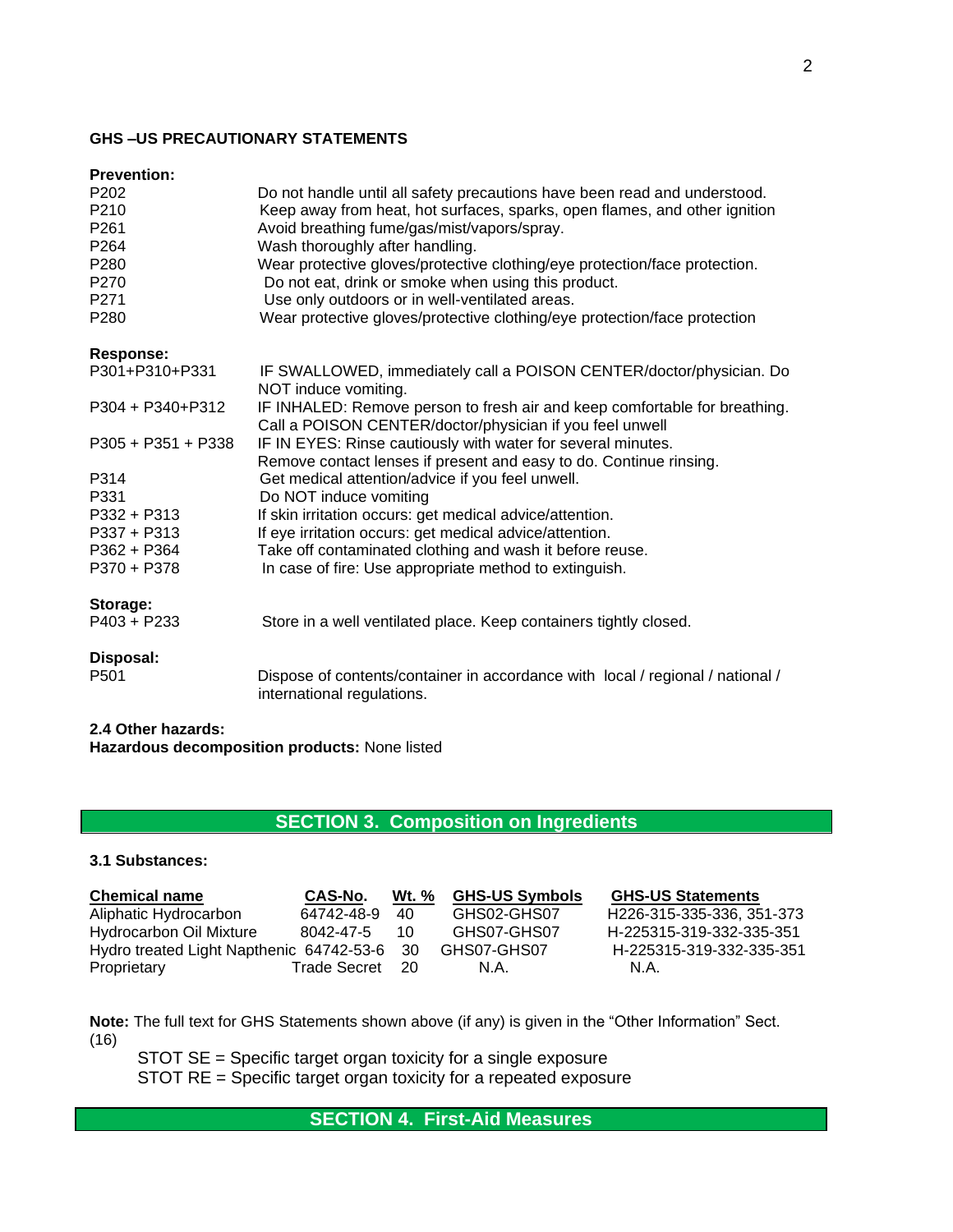#### **4.1 Description of first aid measures:**



**FIRST AID- EYE CONTACT**: Immediately flush eyes with water. Flush eyes with water for a minimum of 15 minutes, occasionally lifting and lowering upper lids. Get medical attention promptly. Remove contact lenses if worn.

**FIRST AID- SKIN CONTACT**: Immediately flush skin with plenty of water. Remove clothing. Get medical attention immediately. Wash clothing separately and clean shoes before reuse.

**FIRST AID- INHALATION:** Rescuers should put on appropriate protective gear. Remove from area of exposure. If not breathing, give artificial respiration. If breathing is difficult, give oxygen. Keep victim warm. Get immediate medical attention.

**FIRST AID- INGESTION:** If swallowed, do **NOT** induce vomiting. Give victim a glass of water. Call a physician or poison control center immediately. Never give anything by mouth to an unconscious person.

#### **4.2 Principle symptoms and health effects both acute and delayed:**



.

**EYE CONTACT**: May cause eye irritation

**SKIN CONTACT:** Contact with skin may cause mild irritation. Prolonged or repeated contact can Result in defatting skin which may result in skin irritation and dermatitis (rash). Personnel with pre-existing skin disorders should avoid contact with this product.



**INHALATION:** Vapors can cause irritation of the respiratory tract. High concentrations can cause Headache, nausea, weakness, light headedness, and stupor (CNS depression).



**INGESTION:** If swallowed, Immediately call a Poison Control Center/doctor. Do NOT induce vomiting. Never give anything by mouth to an unconscious person. Rinse mouth with Water.

**CHRONIC SYMPTOMS**: Possible brain damage from overexposure. Overexposure may cause nervous system damage. Chronic effects of ingestion and subsequent aspiration into the lungs may cause pneumatocele (lung cavity) formation and chronic lung dysfunction. Significant exposure to this chemical may adversely affect people with chronic disease of the respiratory system, central nervous system, kidney, liver, skin, and/or eyes.

#### **Primary Route(s) of Entry: Eye Contact, Ingestion, Inhalation, Skin Contact**

**4.3 Indication of any immediate medical attention and special treatment needed:** No specific actions are required.

# **SECTION 5. Fire-Fighting Measures**

**5.1 Extinguishing Media: Suitable Extinguishing Media:** Carbon DIoxide, Dry Chemical, Foam, Water Fog **Unsuitable Extinguishing Media**: None Known

#### **5.2 Special hazards arising from the substance or mixture:**

**Fire Hazard:** Combustible liquid and vapor. Can form explosive mixtures at temperatures at or above the flashpoint. Vapors/dust may form explosive mixture with air. Vapors can travel to a source of ignition and flash back. Empty containers retain product residue (liquid and/or vapor) and can be dangerous. DO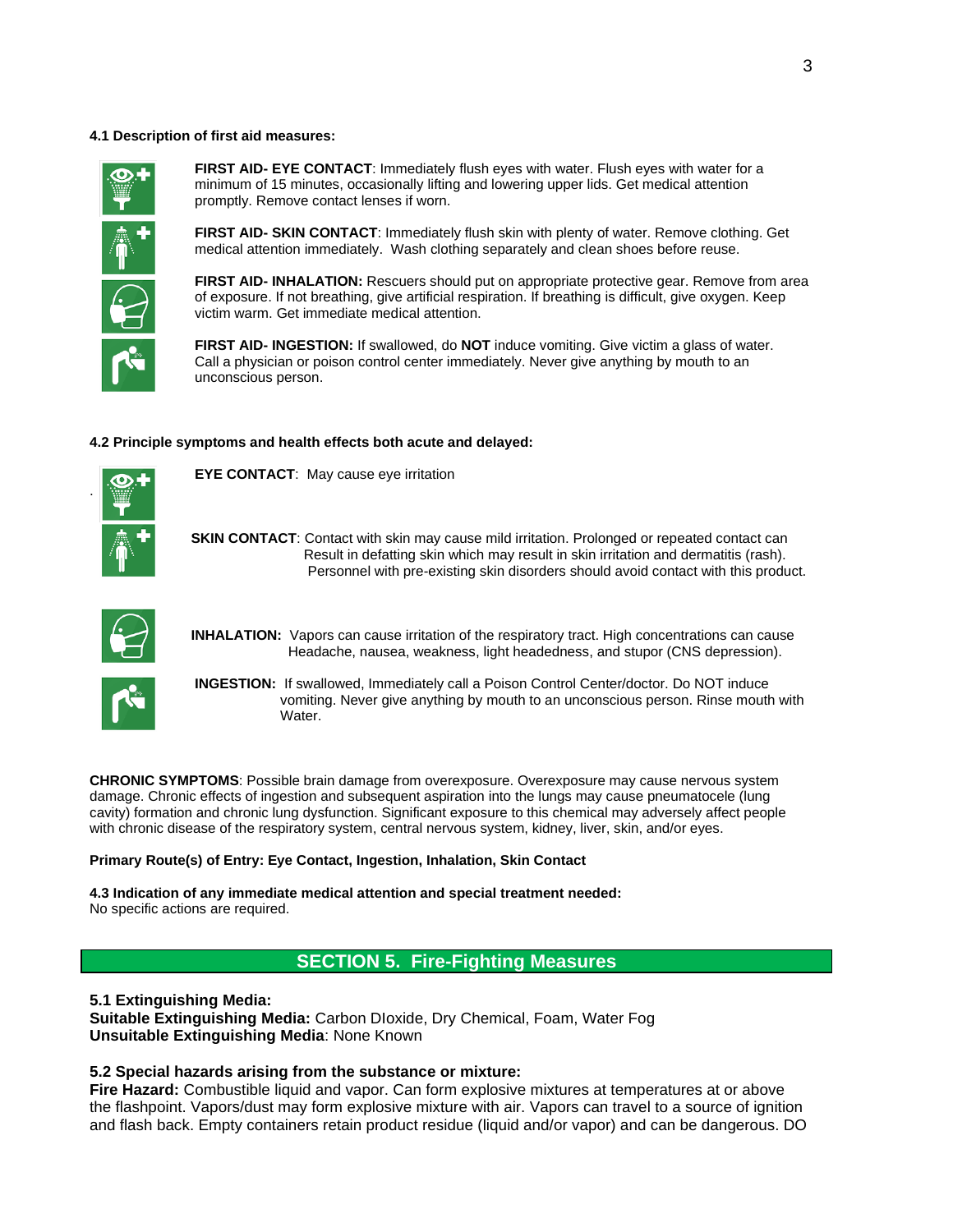NOT pressurize, cut, weld, braze, solder, drill, grind, or expose such containers to heat, flame, sparks, static electricity, or other sources of ignition. Also, do not reuse container without commercial cleaning or reconditioning.

**Explosion Hazard:** Yes-see above.

**Reactivity:** No hazardous combustion products or hazard reactions are known.

**5.3 Advice for Firefighters:** As in any fire, wear self-contained breathing apparatus pressure-demand (MSHA / NIOSH approved or equivalent) and full protective gear. Evacuate all unnecessary personnel. Shut down motors, pumps, electrical service, and eliminate sources of ignition. Avoid use of solid water streams. Water spray to cool containers or protect personnel. Use with caution. Water runoff can cause environmental damage. Dike and collect water used to fight fire..

### **SECTION 6. Accidental Release Measures**

#### **6.1 Personal precautions, protective equipment, and emergency procedures**

**General:** Wear personal protection equipment (see Section 8). Keep unprotected persons away. Avoid contact with eyes and skin. Avoid inhaling mists and vapors. If material is released indicate risk of slipping.

**Protective Equipment:** Wear protective clothing as appropriate for the work environment, including gloves, and eye/face protection. Use respiratory protection as recommended in Section 8-Exposure controls/personal protection.

**Emergency Procedure:** Collect spilled materials for disposal.

#### **6.2 Environmental precautions:**

**Containment:** Prevent material from entering surface waters, drains or sewers and soil. Contain any fluid that runs out using suitable material. Retain contaminated water/extinguishing water. Dispose of in prescribed marked containers. Spills of materials which could reach surface waters must be reported to the United States Coast Guard National Response Center's toll free phone number (800) 424-8802.

#### **6.3 Methods and material for containment and cleaning up:**

Do not flush away with water. For small amounts: Absorb with a liquid binding material such as diatomaceous earth, dry sand, or earth, place in a chemical waste container, and dispose of according to local/state/federal regulations. Do not touch or walk though spilled material. Avoid runoff into storm sewers and ditches which lead to waterways. Ventilate spilled area. Stay upwind of spill. A vapor suppressing foam may be used to reduce vapors. Use only non-combustible material for clean-up. Use clean, non-sparking tools to collect absorbed materials. Contain larger amounts and pump up into suitable containers. Clean any slippery coating that remains using a detergent/soap solution or another biodegradable cleaner. Exhaust vapors.

#### **6.4 Reference to other Sections:**

Refer to Sections 8 and 13 for additional information. Eliminate all sources of ignition.

# **SECTION 7. Handling and Storage**

**7.1 Precautions for safe handling:**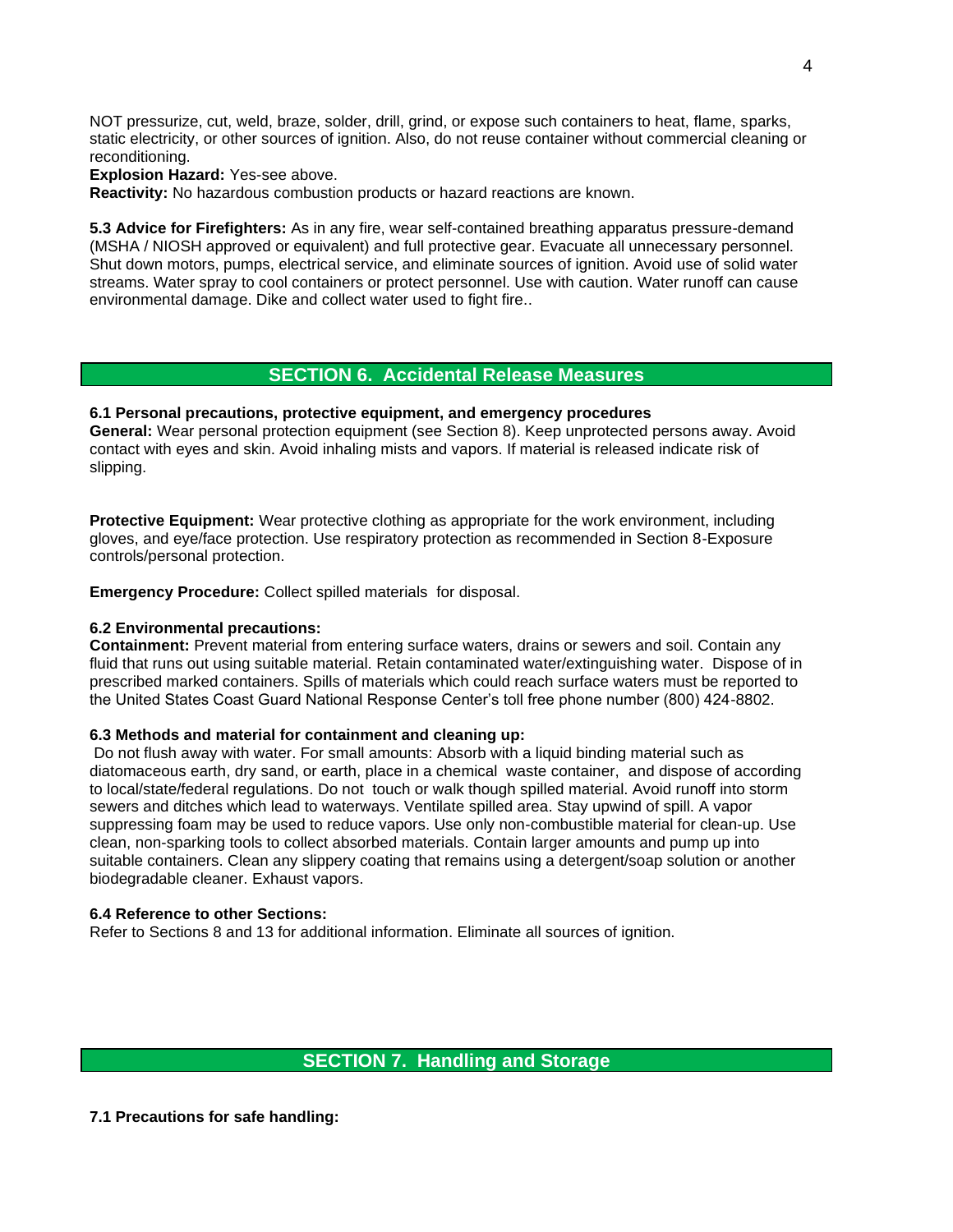**Work Practices:** Use only in well ventilated places. Avoid breathing vapor, fumes or mist. Avoid contact with eyes, skin, and clothing. When transferring, follow proper grounding procedures. Use spark resistant tools. Do not load into compartments adjacent to heated cargo. Use explosion proof equipment. Always open containers slowly to allow any excess pressure to vent. Follow all SDS/label precautions even after the containers are emptied because they may retain product residues.

**Hygiene Practices:** Do not eat, drink, or smoke in work areas. Wash hands after use. Remove contaminated clothing and protective equipment before entering eating areas.



#### **7.2 Conditions for safe storage, including any incompatibilities:**

Keep away from heat, sparks, and flame. Containers can build up pressure if exposed to heat (fire). Store containers in a cool, well ventilated place. Keep container closed when not in use. Protect from direct sunlight. Keep away from heat (<95 deg F, <35 deg C) and direct sunlight.

**Static Discharge:** Materials can accumulate static charges which can cause an incendiary electrical discharge. Material is a static accumulator which has the potential of forming ignitable vapor-air mixtures in storage tanks.

#### **7.3 Specific end use(s): Intended Use(s):** Concrete Release Agent for forms and molds **Prohibited use(s):** None listed

# **SECTION 8. Exposure Controls/Personal Protection**

#### **8.1 Control Parameters: Ingredients with Occupational Exposure Limit:**

| <b>Chemical Name</b>  | <b>ACGIH-TLV-TWA</b> | <b>ACGIH-TLV STEL</b> | <b>OSHA PEL-TWA</b> | <b>OSHA PEL-CEILING</b> |
|-----------------------|----------------------|-----------------------|---------------------|-------------------------|
| Aliphatic solvent     | $100$ ppm            | ND                    | 500 ppm             | N.D.,                   |
| Petroleum hydrocarbon | $5 \,\mathrm{mq/m}$  | $10 \text{ mg/m}$     | $5 \text{ mg/m}$    | N.D.                    |

#### **8.2 Exposure controls:**

#### **8.2.1 Engineering controls:**

Minimize the release of solvent fumes or vapors. Use process controls, local exhaust ventilation, or other engineering controls to maintain airborne levels below the limits shown in Section 8.1 above. See also ACGIH Industrial Ventilation-Recommended Practice (latest edition).

#### **8.2.2 Personal protective equipment (PPE):**



**RESPIRATORY PROTECTION:** NIOSH/MHSA approved respirators are necessary if airborne concentrations are expected to exceed exposure limits.Local and general ventilation controls are recommended



**SKIN PROTECTION:** Wear impervious, impermeable gloves such as butyl rubber based to prevent contact with the skin. Wear protective gear as needed such as apron, long sleeved shirts to minimize contact. Wash hands with soap and water after use.

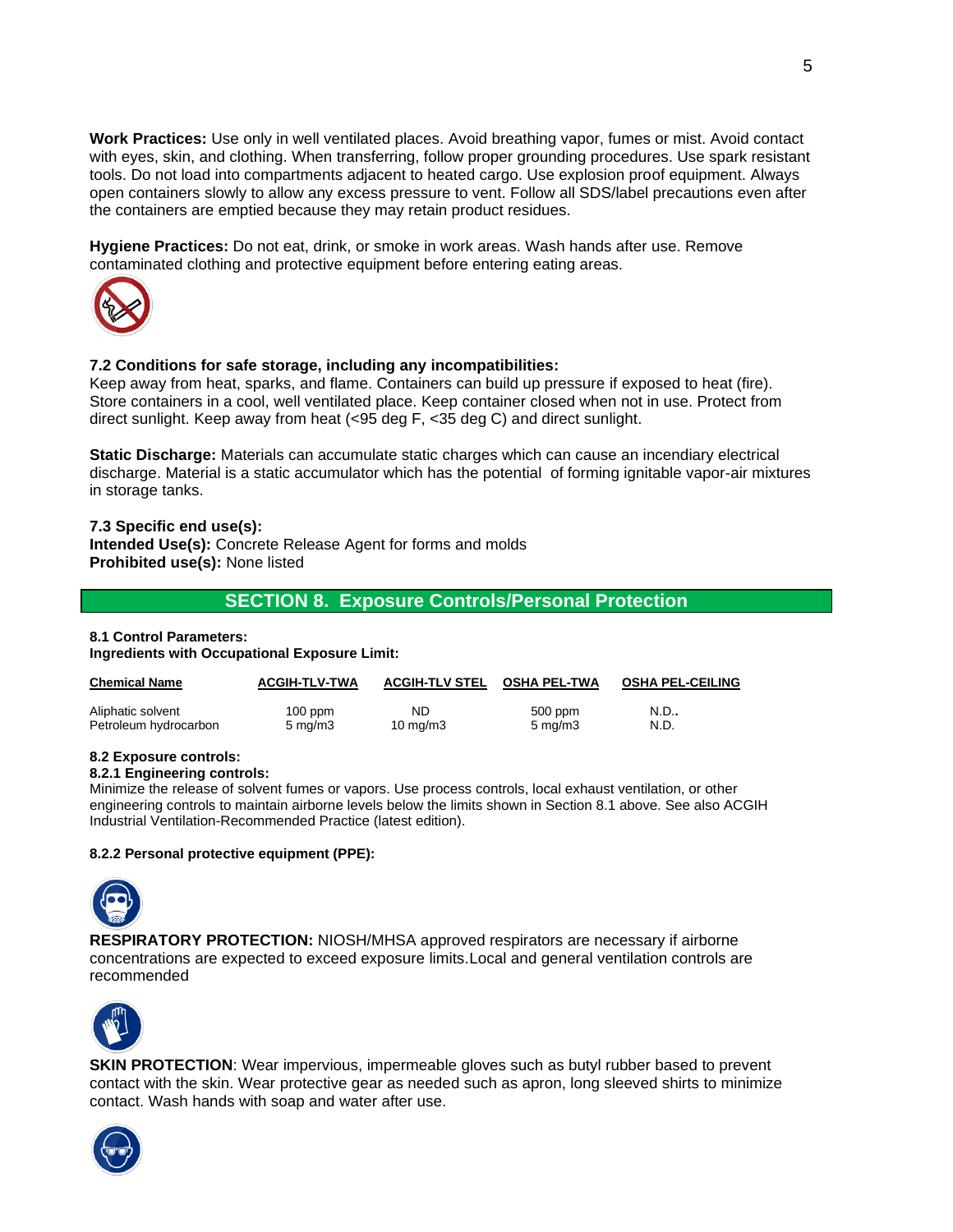**EYE PROTECTION:** Wear safety glasses with side shields (or goggles) and a face shield



**OTHER PROTECTIVE EQUIPMENT:** Facilities storing or utilizing this material should be equipped with an eyewash facility and a safety shower.



**HYGENIC PRACTICES:** Do not eat or drink in areas where the material is used. Avoid breathing vapors.. Remove contaminated clothing and wash before re-use. Wash thoroughly after handling. Wash hands before eating.

# **SECTION 9. Physical and Chemical Properties**

**9.1 Information on basic physical and chemical properties:**

| Appearance:                     | Pale yellow/amber liquid                                             | <b>Physical State:</b>         | Liquid                |
|---------------------------------|----------------------------------------------------------------------|--------------------------------|-----------------------|
| Odor:                           | Hydrocarbon odor                                                     | <b>VOC Content::</b>           | 245 g/L / 2.04 lb/gal |
| Density, g/cm3:                 | 0.846                                                                | pH:⊦                           | N.A.                  |
| Freeze Point, °F: N.A.          |                                                                      | Viscosity:                     | N.D.                  |
|                                 | <b>Solubility in Water: Neglible, less than 1%</b>                   | <b>Explosive Limits, vol%:</b> | N.A.                  |
| <b>Boiling Range, F: N.A.</b>   |                                                                      | <b>Flash Point, °F:</b>        | Approx.200F (mixture) |
| <b>Evaporation Rate: N.A.</b>   |                                                                      | <b>Auto Ignition Temp, °F:</b> | N.A.                  |
| Vapor Density: Heavier than air |                                                                      | Weight/gallon                  | $7.05$ lb/gal         |
|                                 | 2 Note: See "Other Information" Section (16) for abbreviation legend |                                |                       |

 **9.2 Note:** See "Other Information" Section (16) for abbreviation legend

# **SECTION 10. Stability and Reactivity**

**10.1 Reactivity:**

No information available

#### **10.2 Chemical stability:**

Stable under normal temperature and pressure

#### **10.3 Possibility of hazardous reactions:**

Hazardous reactions or polymerization will **not** occur.

#### **10.4 Conditions to avoid:**

Avoid impact, friction, heat, sparks, flame and sources of ignition.

#### **10.5 Incompatible materials:**

Keep away from alkalies. Prevent contact with halogens. Prevent contact with strong oxidizing agents. Keep away from acids.

#### **10.6 Hazardous decomposition products:**

No information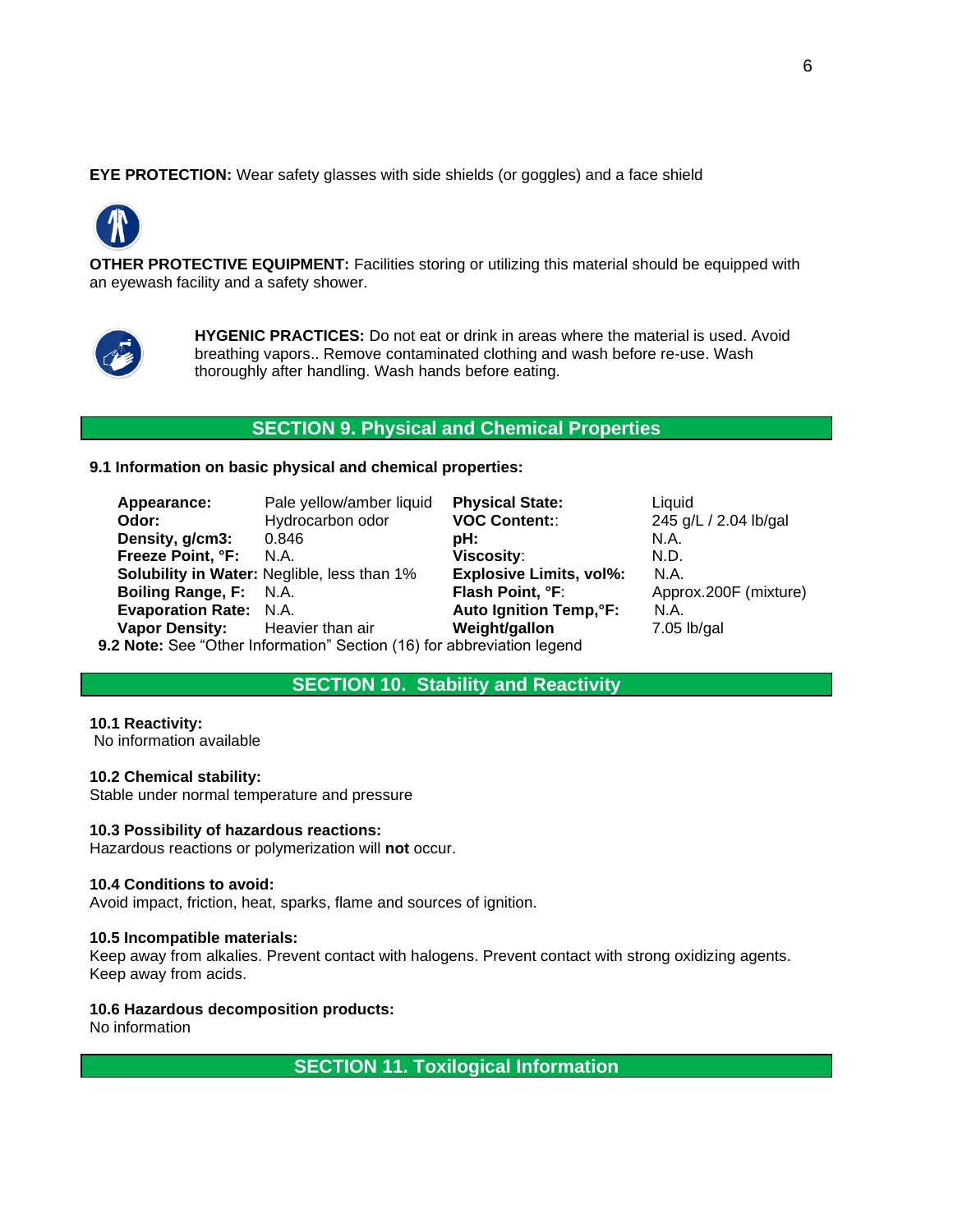

**11.1 Information on Toxilogical Effects:** Toxilogical testing has **not** been conducted with this material.

**11.1.1 Acute toxicity:** The acute effects of this product have not been tested. Data on individual components are tabulated below:

| CAS#<br>Name according to EEC |                       |       | Oral LD50, mg/kg Dermal LD50, mg/kg Vapor |     |  |
|-------------------------------|-----------------------|-------|-------------------------------------------|-----|--|
| $LC50$ , mgL                  |                       |       |                                           |     |  |
| 64742-47-8                    | Aliphatic Hydrocarbon | >5000 | >2000                                     | >20 |  |

**Symptoms of exposure: May be harmful if swallowed and enters airways. May be Harmful if inhaled. May cause respiratory irritation. May cause Skin and Eye Irritation.**

#### **11.1.2 Skin corrosion/irritation:**

- **11.1.3 Serious eye damage/eye irritation**
- **11.1.4 Respiratory or skin sensitization**
- **11.1 .5 Germ cell mutagenicity:**
- **11.1.6 Carcinogenicty:**
- **11.1.7 Reproductive toxicity:**
- **11.1.8 Specific target organ toxicity (single exposure)**
- **11.1.9 Specific target organ toxicity (repeated exposure)**

#### **11.1.10 Aspiration hazard**

Assessment: For this endpoint, **no** toxilogical test data is available for the whole product.

#### **11.1.11:**

If Material is misted/sprayed, inhalation of mist may cause irritation of mucous membranes and the upper respiratory tract. Aspiration may lead to lid pneumonia.

# **SECTION 12. Ecological Information**

#### **12.1 Toxicity**

**Ecotoxicity:** No known significant effects or critical hazards.

#### **12.2 Persistence and degradability**

Solvent portion is expected to be readily biodegradable

#### **12.3 Bioaccumulative potential**

Not known to bio-accummulate.

#### **12.4 Mobility in Soil**

The material has a low solubility in water. The solvent portion has a high volatility (tendency to move from water to air), and will partition rapidly to the air. Therefore, chronic aquatic toxicity is not expected. .

#### **12.5 Other adverse effects**

No other specific adverse effects known.

# **SECTION 13. Disposal Considerations**



#### **13.1 RCRA Waste Classification**

D0001 Ignitable. This classification applies only to the material as it was originally produced.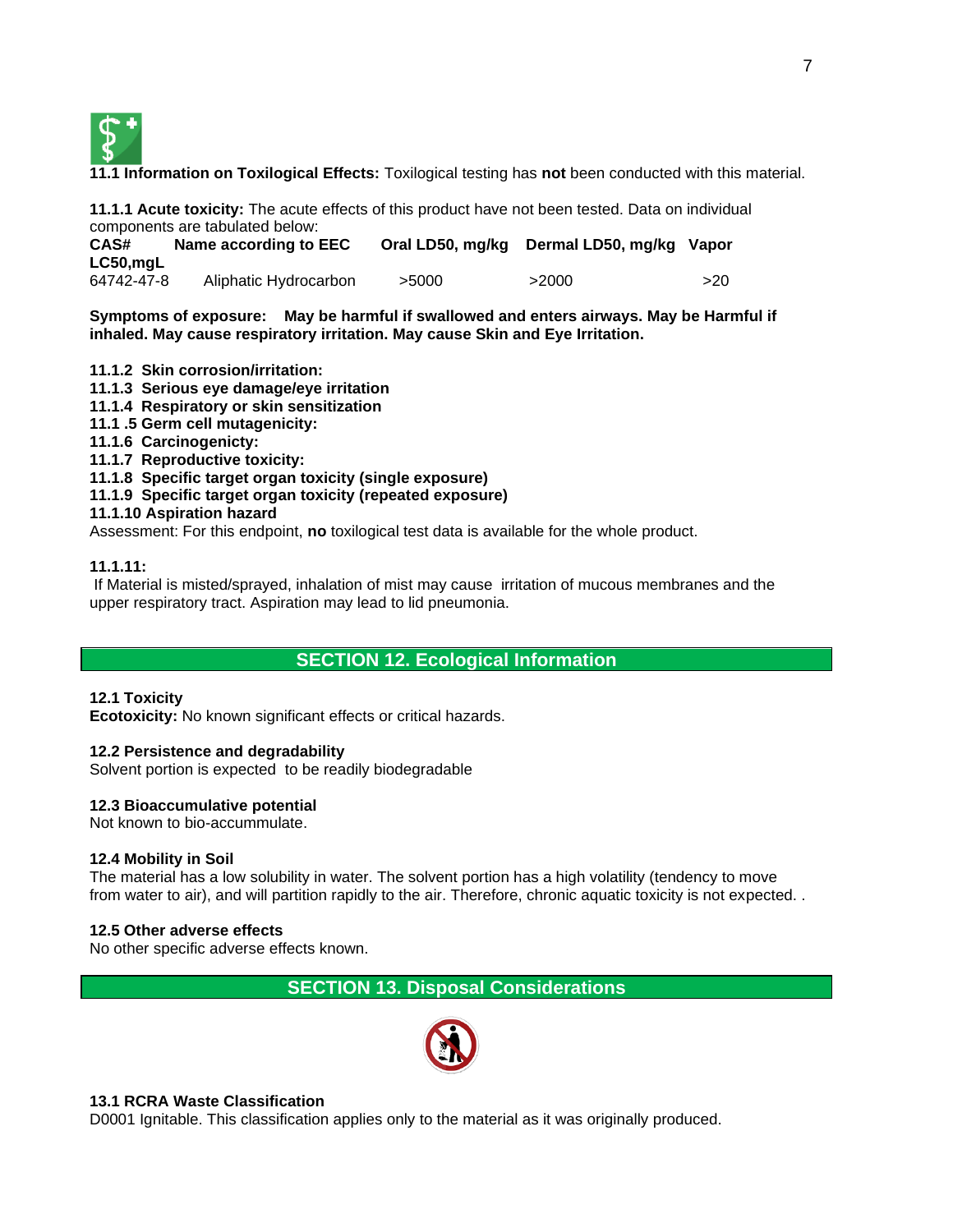#### **13.2 Product disposal**

Recommended to dispose of according to regulations in a special waste incinerator. Always dispose of any waste in accordance with all local, state, and federal regulations.

#### **13.3 Packaging disposal**

Completely discharge containers (no tear drops, no residual contents ). Containers may be recycled or be reused. Observe local/state/federal regulations.

# **SECTION 14. Transport Information**

**14.1 UN Number:** NA 1993

**14.2 UN Proper Shipping Name:** Petroleum Distillates, N.O.S. (naphtha solvent), Combustible Liquid,

#### **14.3 Transport hazards class:**

3

**Note: Combustible Liquid-Not regulated in containers less than 119 gallons. For Combustible Liquid exemption, refer to CFR 49,173.150 paragraph H.**

#### **14.4 Packing Group:**

III

**14.5 Environmental hazards:** Not relevant

#### **14.6 Special precautions for user:**

No special precautions

# **SECTION 15. Regulatory Information**

#### **15.1 U.S. Federal Regulations:**

#### **TSCA No:**

This material or its components are listed on or are in compliance with the requirements of the TSCA Chemical Substance Inventory. This material does not contain any TSCA 12(b) regulated chemicals.

# **SARA SECTION**

#### **302: None Known 311/312 (Hazard Class)Acute health hazard, Fire hazard, Delayed (chronic) health hazard**

#### **SARA SECTION 313 (Chemicals)**

This product contains no chemicals subject to the reporting requirements of Section 313 of Title III of the Superfund Amendment and reauthorization Act of 1986 and 40CFR part 372:

# **RCRA:**

No components are listed under the Resource Conservation and Recovery Act, or its regulations,, 40CFR S261 et. Seq.

# **CERCLA:**

Components of this product have been reviewed according to the EPA "Hazard Categories" promulgated under Sections 311 and 312 of the Superfund Amendment and reauthorization Act of 1986 (SARA Title III) and is considered , under applicable definitions, to meet the following categories: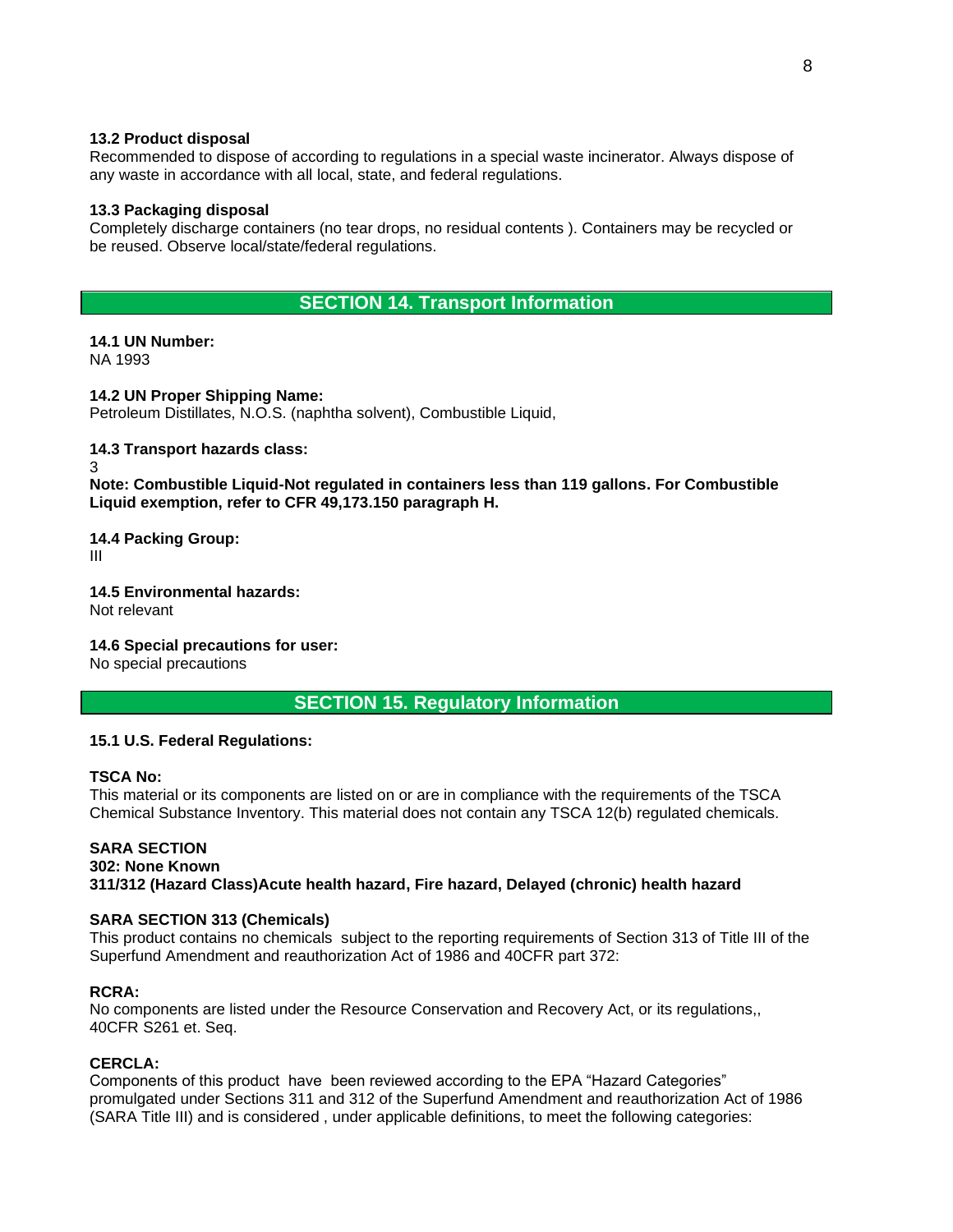Fire Hazard , Acute Health Hazard, Chronic Health Hazard

# **EMERGENCY PLANNNING AND COMMUNITY RIGHT TO KNOW ACT:**

None listed

#### **CLEAN AIR ACT:**

This product does not contain any Class I or Class II ozone depleting substances.

**FDA:** No information

**NTP:** No information

**OSHA**: No information

### **15.2 U.S, State Regulations:**

#### **CALIFORNIA PROPOSITION 65:**

This material does **not** contain any chemicals known to the state of California to cause cancer.

# **CALIFORNIA PROPOSITION 65 REPRODUCTIVE TOXINS**

No Proposition 65 Reproductive Toxins exist in this product

#### **MASSACHUSETTS TOXIC USE REDUCTION ACT:**

This material contains no listed components

#### **NEW JERSEY RIGHT-TO -KNOW:**

This material contains no listed components

#### **PENNSYLVANIA RIGHT-TO- KNOW:**

This material contains no listed components

#### **15.3 International regulations:**

#### **CANADIAN WHMIS:**

This product has been classified in accordance with the Hazard criteria of the CPR and the SDS contains all of the information required by the CPR

#### **WHMIS Class:** B3

**DSL Status:** This material or one or more of its components is **not** listed on the Canadian Domestic Substances List**.**

#### **EUROPEAN UNION:**

No Information

**IARC:** No information

#### **15.4 Other Regulations**

National, state, provincial or local emergency planning, community right to know or other laws, regulations or ordinances may be applicable-consult applicable national , state, provincial or local laws.

# **SECTION 16. Other Information**